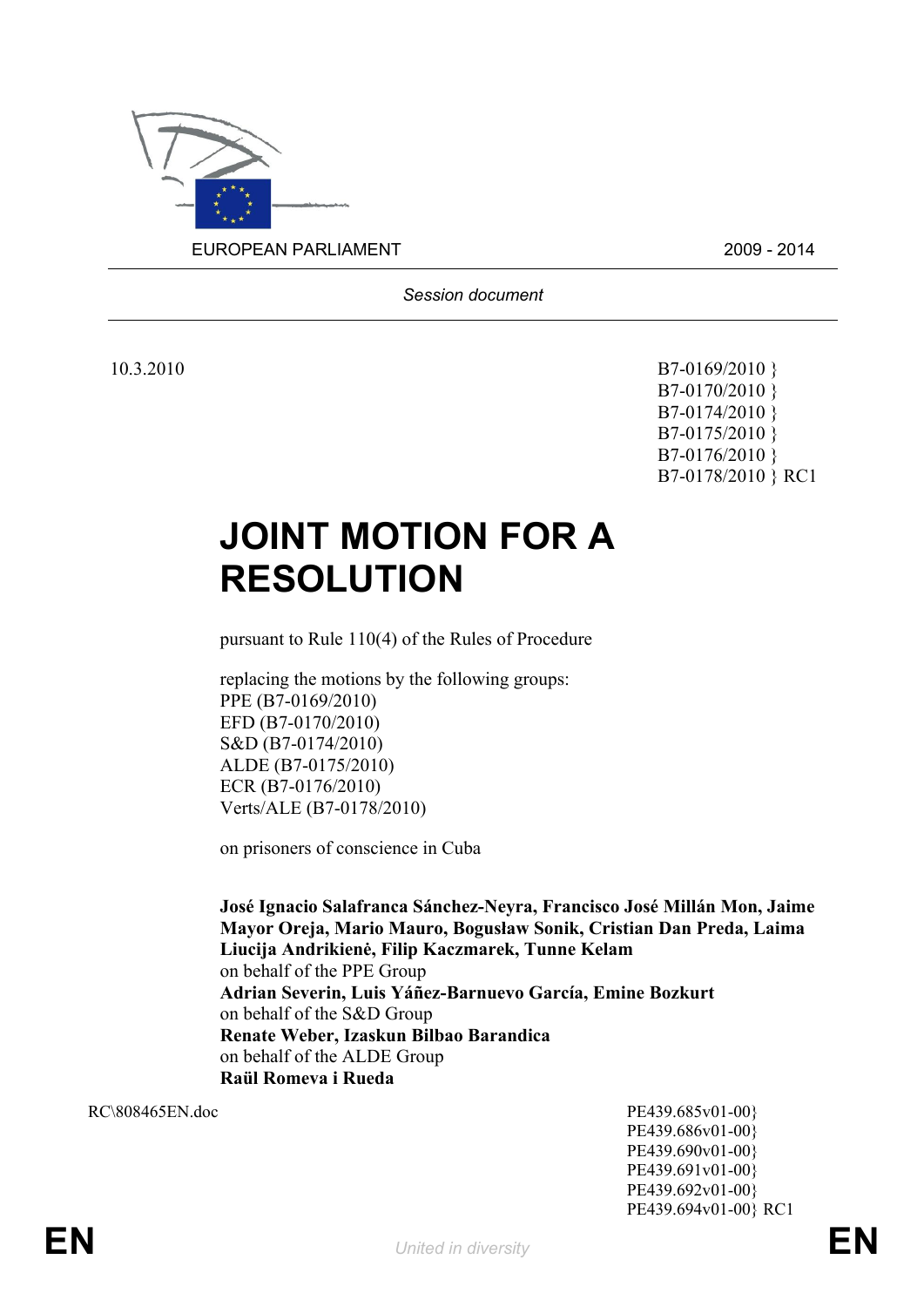on behalf of the Verts/ALE Group **Edvard Kožušník, Charles Tannock**  on behalf of the ECR Group **Fiorello Provera**  on behalf of the EFD Group

[RC\808465EN.doc PE439.685v01-00}](#page-0-0)

[PE439.686v01-00}](#page-0-0) [PE439.690v01-00}](#page-0-0) [PE439.691v01-00}](#page-0-0) [PE439.692v01-00}](#page-0-0) [PE439.694v01-00} RC1](#page-0-0)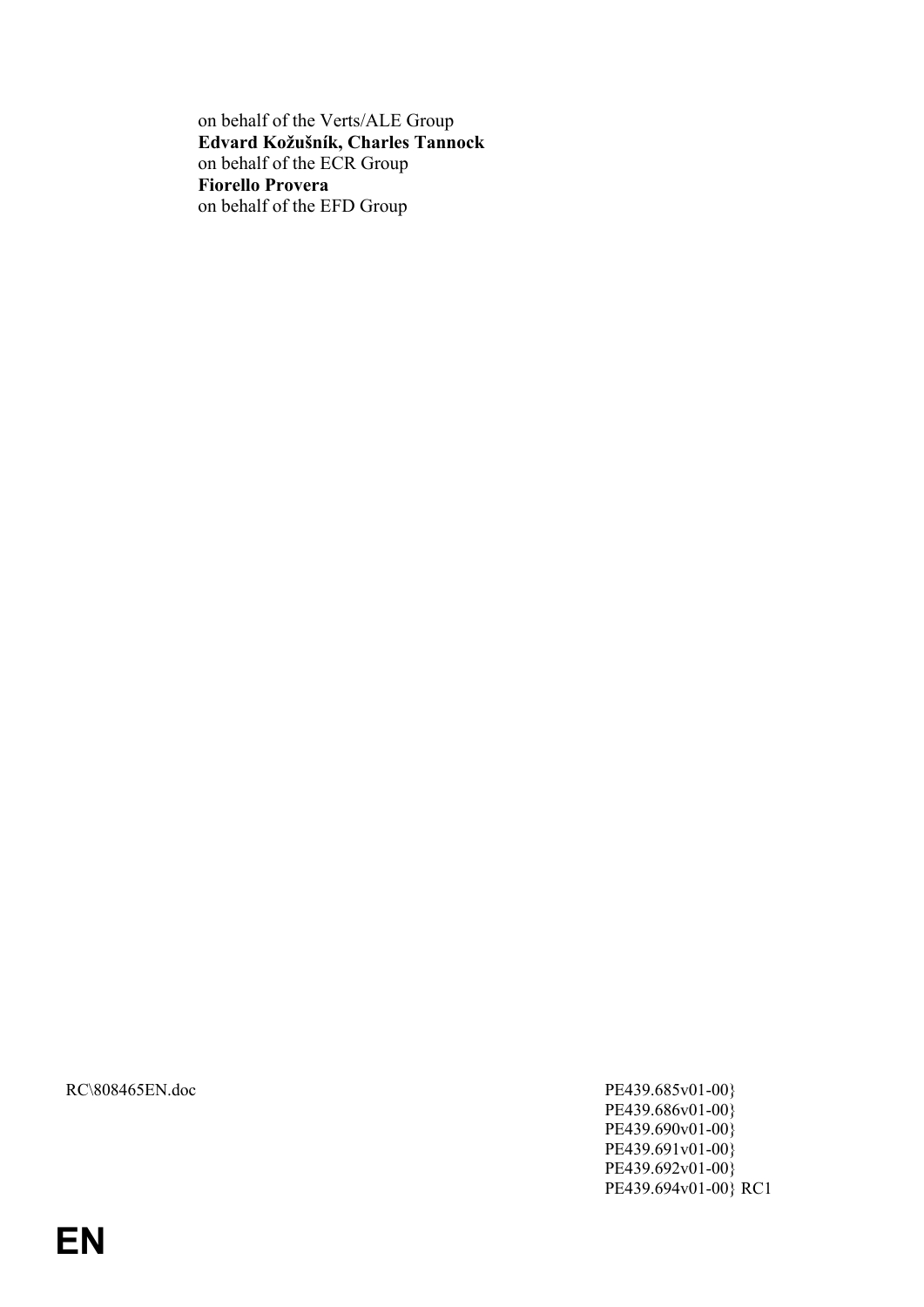## **European Parliament resolution on prisoners of conscience in Cuba**

## *The European Parliament*,

- having regard to its previous resolutions on the situation in Cuba, in particular those of 17 November 2004, 2 February 2006 and 21 June 2007,
- having regard to its previous resolutions on the Annual Reports on Human Rights in the World for 2004, 2005, 2006, 2007 and 2008, and to the EU's policy in the field of human rights,
- having regard to its resolution of 14 December 2006 on the follow-up to the Sakharov Prize<sup>1</sup>,
- having regard to the Council Presidency Declaration of 14 December 2005 on the Damas de Blanco and to the earlier declarations of 26 March 2003 and 5 June 2003 on the situation in Cuba,
- having regard to Council Common Position 96/697/CFSP, adopted on 2 December 1996 and updated periodically since,
- having regard to the conclusions of the General Affairs and External Relations Council of 18 June 2007, June 2008 and 15 June 2009, on Cuba,
- having regard to the statements issued by the spokesperson for the Vice-President of the Commission/High Representative of the Union for Foreign Affairs and Security Policy, Baroness Catherine Ashton, and by the President of Parliament, Jerzy Buzek, on the death in Cuba of the political prisoner and prisoner of conscience Orlando Zapata Tamayo,
- having regard to Rule 110(4) of its Rules of Procedure,
- A. whereas defending the universality and indivisibility of human rights, including civil, political, economic, social and cultural rights, remains one of the European Union's main objectives,
- B. whereas dozens of independent journalists, peaceful dissidents and human rights defenders, mostly members of the democratic opposition, are still being held in jail in Cuba for exercising the basic rights of expression and assembly and the right to hold meetings,
- C. whereas Parliament awarded the 2005 Sakharov Prize for Freedom of Thought to the Damas de Blanco; whereas the Cuban authorities' refusal to allow the Damas de Blanco to travel to the seat of Parliament to receive the award violates one of the basic human rights, namely the right freely to leave and return to one's own country, as enshrined in the Universal Declaration of Human Rights,

[PE439.686v01-00}](#page-0-0) [PE439.690v01-00}](#page-0-0) [PE439.691v01-00}](#page-0-0) [PE439.692v01-00}](#page-0-0) [PE439.694v01-00} RC1](#page-0-0)

[RC\808465EN.doc PE439.685v01-00}](#page-0-0) 1 Texts adopted, P6\_TA(2006)0601.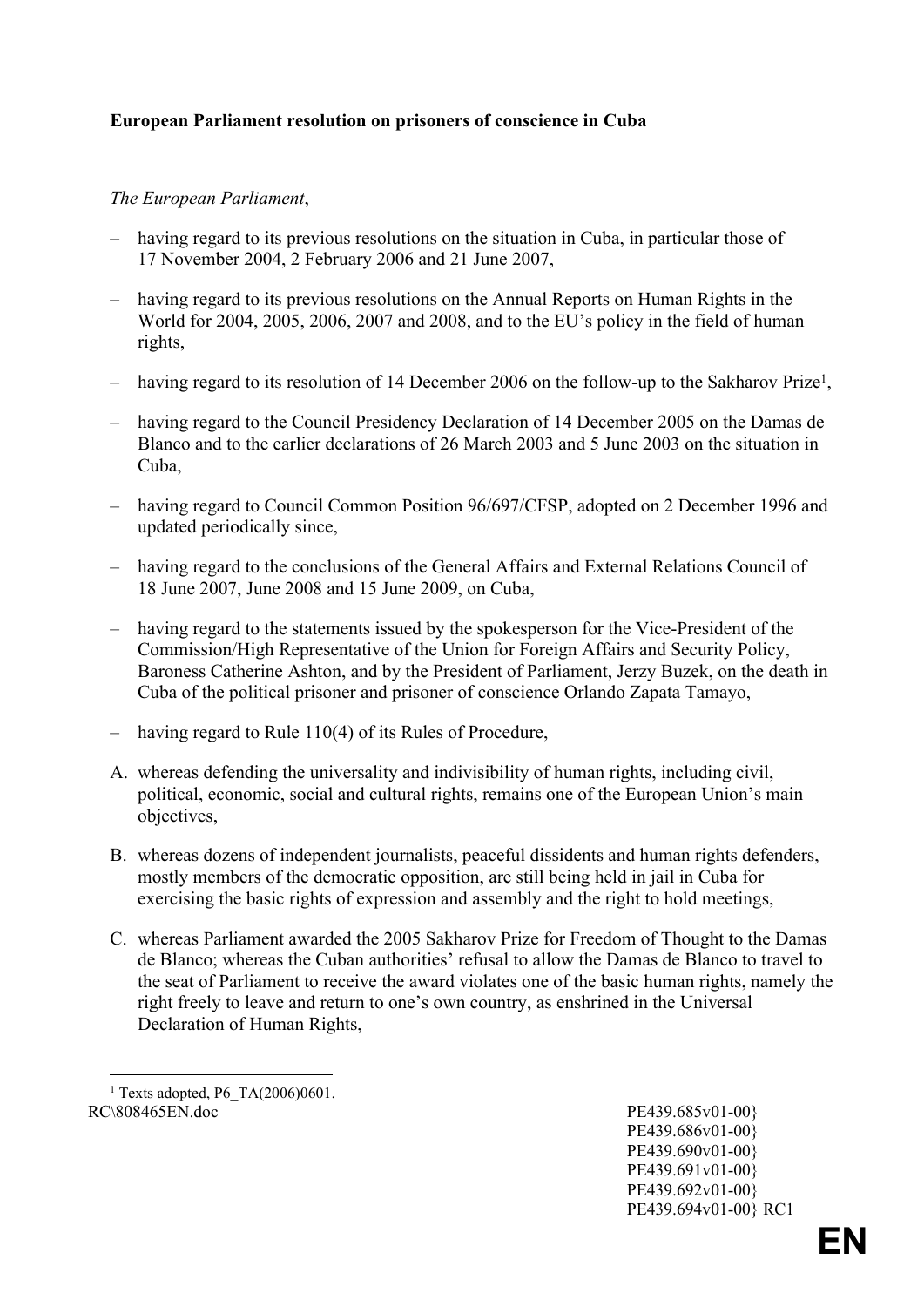- D. whereas the Community institutions have made efforts to secure the release and humanitarian treatment of political prisoners and prisoners of conscience in Cuba,
- E. whereas the death of Orlando Zapata Tamayo the first time in nearly 40 years that a Cuban activist has died on hunger strike in protest against government abuses – is considered a serious step backwards for human rights in Cuba and has resulted in a wave of protest at international level and in more Cuban political and dissident prisoners going on hunger strike,
- 1. Strongly condemns the avoidable and cruel death of the dissident political prisoner Orlando Zapata Tamayo after a hunger strike of 85 days, and expresses its solidarity and sympathy with his family;
- 2. Condemns the pre-emptive detention of activists and the government's attempt to prevent the family of Orlando Zapata Tamayo from holding his funeral and paying their last respects;
- 3. Deplores the absence of any significant signs of response by the Cuban authorities to the calls by the EU and the international community for all political prisoners to be released and for fundamental freedoms, especially freedom of expression and political association, to be fully respected;
- 4. Calls on the Cuban Government for the immediate and unconditional release of all political prisoners and prisoners of conscience;
- 5. Voices its concern at the situation of the political prisoners and dissidents who went on hunger strike following Zapata's death; welcomes the fact that most of them are now taking food again, but draws attention to the alarming state of the journalist and psychologist Guillermo Fariñas, whose continuation of the hunger strike could have fatal consequences;
- 6. Deplores the failure to respond to the repeated calls by the Council and Parliament for the immediate release of all political prisoners and prisoners of conscience, and stresses that imprisoning Cuban dissidents for their ideals and their peaceful political activity is contrary to the Universal Declaration of Human Rights;
- 7. Urges the Council and Commission to step up action to demand the release of political prisoners and promote and provide guarantees for the work of human rights defenders, along the lines agreed by the Foreign Affairs Council in its conclusions of 8 December 2009;
- 8. Urges the EU institutions to give their unconditional support and full encouragement to the launching of a peaceful process of political transition to multi-party democracy in Cuba;
- 9. Voices its profound solidarity with the entire Cuban people and its support for them in their progress towards democracy and respect and promotion of fundamental freedoms
- 10. Calls on the High Representative of the Union for Foreign Affairs and Security Policy and the Commissioner responsible for cooperation immediately to begin a structured dialogue

[RC\808465EN.doc PE439.685v01-00}](#page-0-0) [PE439.686v01-00}](#page-0-0) [PE439.690v01-00}](#page-0-0) [PE439.691v01-00}](#page-0-0) [PE439.692v01-00}](#page-0-0) [PE439.694v01-00} RC1](#page-0-0)